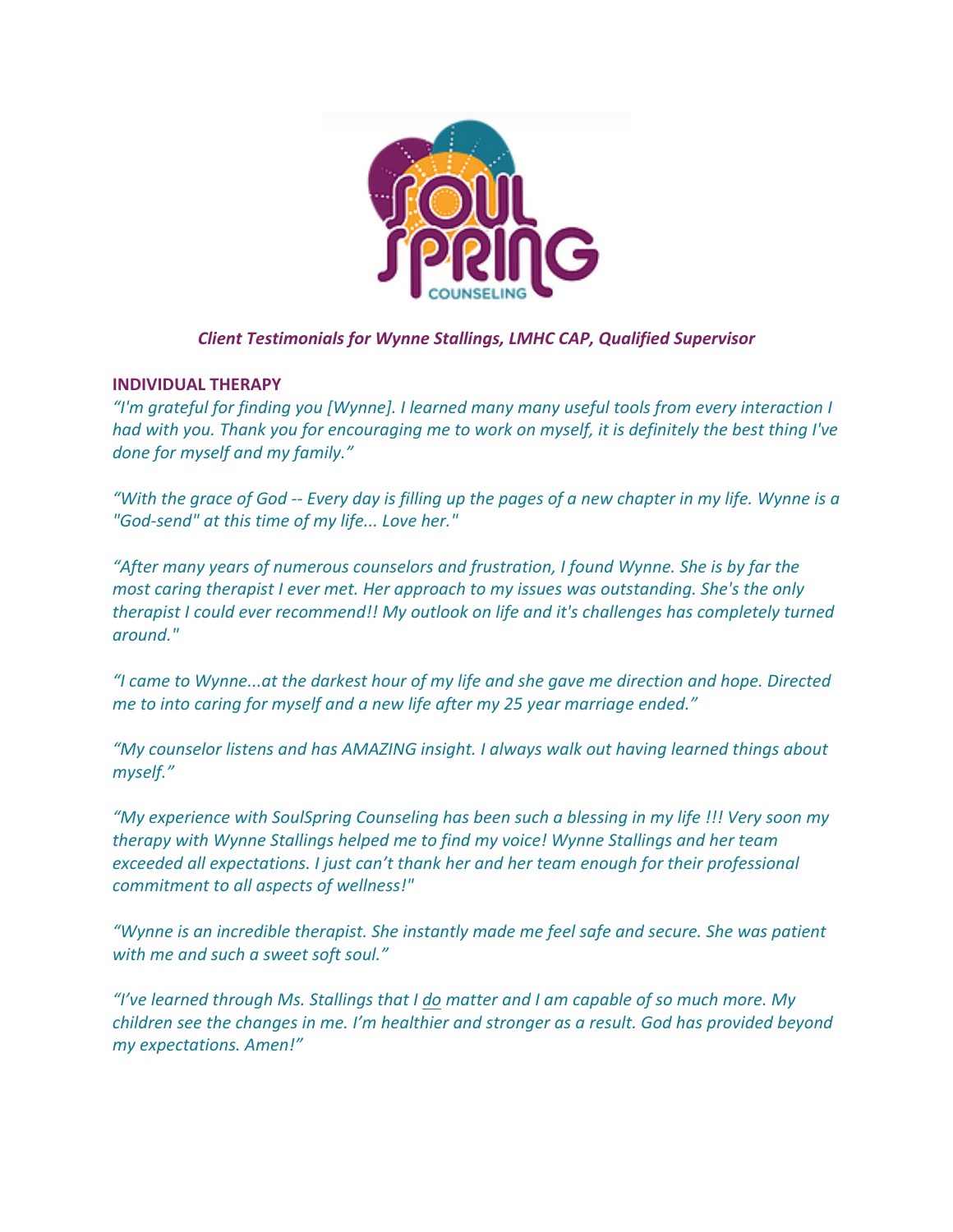*"Wynne has been exceptionally helpful in my therapy... She helps me understand things in a way I have not been able to do before. I highly recommend her... THANK YOU WYNNE."*

#### **COUPLES AND FAMILIES**

*"Wynne Stallings...was spot on with so many things...She taught all [in our family] better communication skills, to think of the impact of words and interactions, as well as skills to dig deeper into who we are and why we behave the way we do. The insight that Wynne helped to promote was amazing. She is truly one of the best counseling professionals that I have ever met and/or worked with on a personal level."*

*"They are the best. Really helped me and my wife. Wynne is a top class professional that taught us a lot. We use the skills to this day."*

## **FAMILY WEEKEND PARENTS**

*"Thank you for your dedication to this profession and making all efforts to save people's lives. I feel I can leave [Family Weekend] with more knowledge and tools to use for our family in recovery."*

*"[Wynne's] professionalism is outstanding, as is [her] dedication to the clients. WOW. I learned so much."*

*"[The Family Weekend] was a very intense therapy but worth all the tears to see what I have done in my active addiction. It was an awesome experience."*

# **FAMILY ADDICTION COACHING CLIENT**

*"Thank you for your words of wisdom that still ring clearly in my head. I'm grateful for finding you at a time where I was ready and able to listen, understand and accept many of the ideas and concepts you put forth. Often enough, I share your wisdom with my Al-Anon friends and impress them! I learned many many useful tools and words from every interaction I/we had with you. I continue going to my meetings, have a sponsor, do service and have a network of strong program friends. Thank you for encouraging me to work on myself, it is definitely the best thing I've done for myself and my family.*

*My son celebrated one year of sobriety October 3rd. He has genuinely embraced recovery and is* committed to working his program. Every time I talk to him, he amazes me and I feel uplifted by *his positive energy. By God's grace, we have our son back. I am grateful beyond words. You helped me learn how to communicate with him with love rather than manipulate and control. That made it possible for him to open up to me like never before."*

#### **TEEN CLIENTS**

"Ms. Wynne... truly cared for me and what I was going through at the time. [She] is a patient *listener as well. I have never felt more comfortable with a therapist like her. I recommend her to everyone, hoping that she will change their lives positively just as she changed mine."*